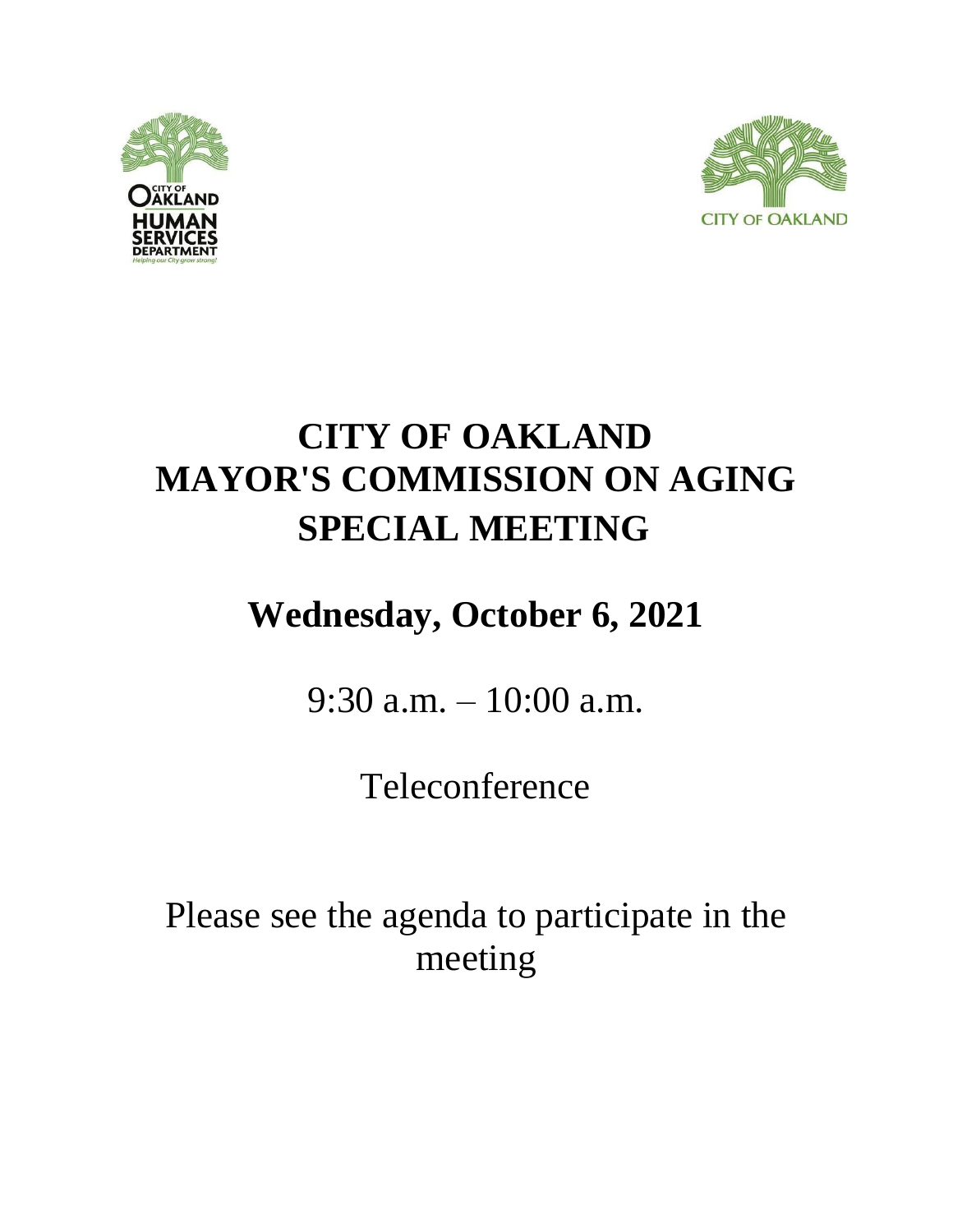### **CITY OF OAKLAND MAYOR'S COMMISSION ON AGING-SPECIAL MEETING**

Teleconference Wednesday, October 6, 2021 9:30 a.m.  $-10:00$  a.m.

Pursuant to California Government Code section 54953(e), Mayor's Commission on Aging Board Members/Commissioners, as well as City staff, will participate via phone/video conference, and no physical teleconference locations are required.

#### **PUBLIC PARTICIPATION**

The public may observe and/or participate in this meeting many ways.

#### **OBSERVE:**

**To observe the meeting by video conference,** please click on this link: <https://zoom.us/j/91661011924> at the noticed meeting time.

Instructions on how to join a meeting by video conference is available at: <https://support.zoom.us/hc/en-us/articles/201362193–joining-a-Meeting>

**To listen to the meeting by phone**, please call the numbers below at the noticed meeting time:

Or iPhone one-tap:

US: +16699009128, 91661011924# or +12532158782 ,91661011924#

Or Telephone:

Dial (for higher quality, dial a number based on your current location):

 US: +1 669 900 9128 or +1 253 215 8782 or +1 346 248 7799 or +1 646 558 8656 or +1 301 715 8592 or +1 312 626 6799

Webinar ID: 916 6101 1924

Instructions on how to join a meeting by phone are available at: [https://support.zoom.us/hc/en-us/articles/201362663-Joining-a-meeting-by-](https://support.zoom.us/hc/en-us/articles/201362663-Joining-a-meeting-by-phone) [phone](https://support.zoom.us/hc/en-us/articles/201362663-Joining-a-meeting-by-phone)

#### **COMMENT**:

**To comment by Zoom video conference**, click the "Raise Your Hand" button to request to speak when Public Comment is being taken on the eligible Agenda item. You will then be unmuted, during your turn, and allowed to make public comments. After the allotted time, you will then be re-muted. Instructions on how to "Raise Your Hand" is available at: <https://support.zoom.us/hc/en-us/articles/205566129-Raising-your-hand-in-a-webinar>

**To comment by phone,** please call on one of the above listed phone numbers. You will be prompted to "Raise Your Hand" by pressing "\*9" to request to speak when Public Comment is being taken on the eligible Agenda Item. You will then be unmuted, during your turn, and allowed to make public comments. After the allotted time, you will then be re-muted.

Instructions of how to raise your hand by phone are available at: <https://support.zoom.us/hc/en-us/articles/201362663-Joining-a-meeting-by-phone>

If you have any questions, please email Marshay Boyd at [Mboyd@oaklandca.gov.](mailto:Mboyd@oaklandca.gov.)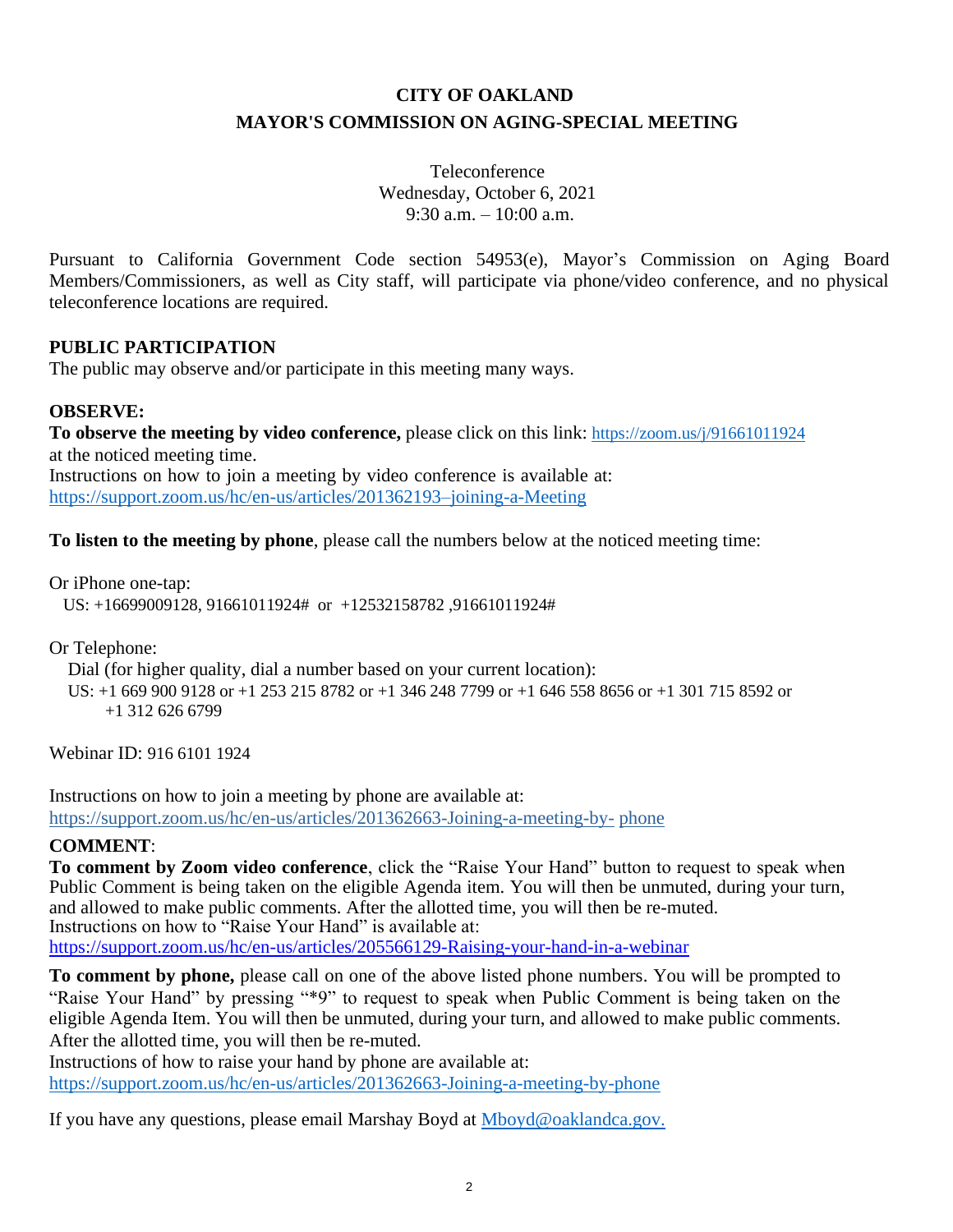

**MAYOR'S COMMISSION ON AGING** City of Oakland • Human Services Department Lionel J. Wilson Building 150 Frank H. Ogawa Plaza, Suite 4340 • Oakland, CA 94612 (510) 238-6137 ∙ (Fax) 238-7207 ∙ (TTY) 238-3254

## **City of Oakland Mayor's Commission on Aging Wednesday, October 6, 2021 9:30 a.m. – 10:00 a.m.**

### *Teleconference*

*Issues that the public wishes to address that are not published on the agenda will be heard during the Public Forum section. Raise your hand if you are viewing by video or dial \*9 if you are joining by phone. You will have 2-minutes to speak on the item.*

## **SPECIAL MEETING AGENDA**

- **1. Call to Order**
- **2. Roll Call**
- **3. AB 361 Resolution** ADOPT A RESOLUTION DETERMINING THAT CONDUCTING IN-PERSON MEETINGS OF THE MAYOR'S COMMISSION ON AGING AND ITS COMMITTEES WOULD PRESENT IMMINENT RISKS TO ATTENDEES' HEALTH, AND ELECTING TO CONTINUE CONDUCTING MEETINGS USING TELECONFERENCING IN ACCORDANCE WITH CALIFORNIA GOVERNMENT CODE SECTION 54953(e), A PROVISION OF AB-361.
- **4. Closing Remarks & Adjourn**

#### **NOTE: THE COMMISSION MAY TAKE ACTION ON ANY ITEM ON THE AGENDA**

Commission on Aging agendas are provided to subscribers at no charge. Meeting minutes are available to the public for review and copying at the Human Services Department, 150 Frank H. Ogawa Plaza, Suite 4340, Oakland, CA 94612.



*This meeting location is wheelchair accessible. To request disability-related accommodations or to request an ASL, Cantonese, Mandarin or Spanish interpreter, please email [smeans@oaklandnet.com o](mailto:smeans@oaklandnet.com)r call (510) 238-6137 or TDD/TTY (510) 238-3254 at least five working days before the meeting. Please refrain from wearing scented products to this meeting as a courtesy to attendees with chemical sensitivities.*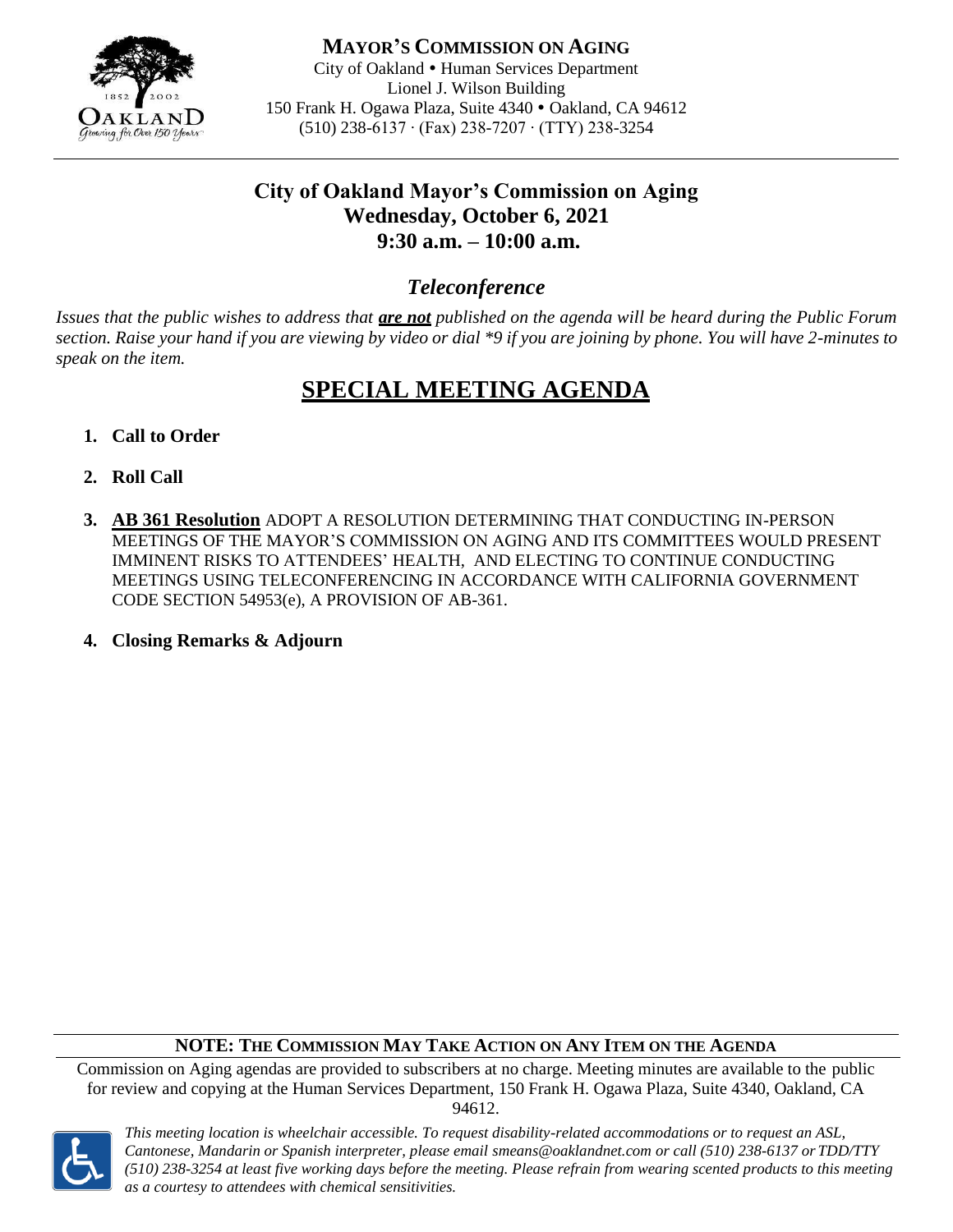## **OAKLAND MAYOR'S COMMISSION ON AGING**

## **RESOLUTION NO. \_\_\_\_\_\_\_\_\_\_\_\_\_\_\_**

**ADOPT A RESOLUTION DETERMINING THAT CONDUCTING IN-PERSON MEETINGS OF THE MAYOR'S COMMISSION ON AGING AND ITS COMMITTEES WOULD PRESENT IMMINENT RISKS TO ATTENDEES' HEALTH, AND ELECTING TO CONTINUE CONDUCTING MEETINGS USING TELECONFERENCING IN ACCORDANCE WITH CALIFORNIA GOVERNMENT CODE SECTION 54953(e), A PROVISION OF AB-361.**

**WHEREAS,** on March 4, 2020, Governor Gavin Newsom declared a state of emergency related to COVID-19, pursuant to Government Code Section 8625, and such declaration has not been lifted or rescinded. *See* [https://www.gov.ca.gov/wp-content/uploads/2020/03/3.4.20-](https://www.gov.ca.gov/wp-content/uploads/2020/03/3.4.20-Coronavirus-SOE-Proclamation.pdf) [Coronavirus-SOE-Proclamation.pdf](https://www.gov.ca.gov/wp-content/uploads/2020/03/3.4.20-Coronavirus-SOE-Proclamation.pdf)

**WHEREAS**, on March 9, 2020, the City Administrator in their capacity as the Director of the Emergency Operations Center (EOC), issued a proclamation of local emergency due to the spread of COVID-19 in Oakland, and on March 12, 2020, the City Council passed Resolution No. 88075 C.M.S. ratifying the proclamation of local emergency pursuant to Oakland Municipal Code (O.M.C.) section 8.50.050(C); and

**WHEREAS**, City Council Resolution No. 88075 remains in full force and effect to date; and

**WHEREAS**, the Centers for Disease Control (CDC) recommends physical distancing of at least six (6) feet whenever possible, avoiding crowds, and avoiding spaces that do not offer fresh air from the outdoors, particularly for people who are not fully vaccinated or who are at higher risk of getting very sick from COVID-19. *See* [https://www.cdc.gov/coronavirus/2019](https://www.cdc.gov/coronavirus/2019-ncov/prevent-getting-sick/prevention.html) [ncov/prevent-getting-sick/prevention.html;](https://www.cdc.gov/coronavirus/2019-ncov/prevent-getting-sick/prevention.html)

**WHEREAS**, the CDC recommends that people who live with unvaccinated people avoid activities that make physical distancing hard. *See* [https://www.cdc.gov/coronavirus/2019](https://www.cdc.gov/coronavirus/2019-ncov/your-health/about-covid-19/caring-for-children/families.html) [ncov/your-health/about-covid-19/caring-for-children/families.html;](https://www.cdc.gov/coronavirus/2019-ncov/your-health/about-covid-19/caring-for-children/families.html)

**WHEREAS**, the CDC recommends that older adults limit in-person interactions as much as possible, particularly when indoors. *See* [https://www.cdc.gov/aging/covid19/covid19-older](https://www.cdc.gov/aging/covid19/covid19-older-adults.html)[adults.html;](https://www.cdc.gov/aging/covid19/covid19-older-adults.html)

**WHEREAS**, the CDC, the California Department of Public Health, and the Alameda County Public Health Department all recommend that people experiencing COVID-19